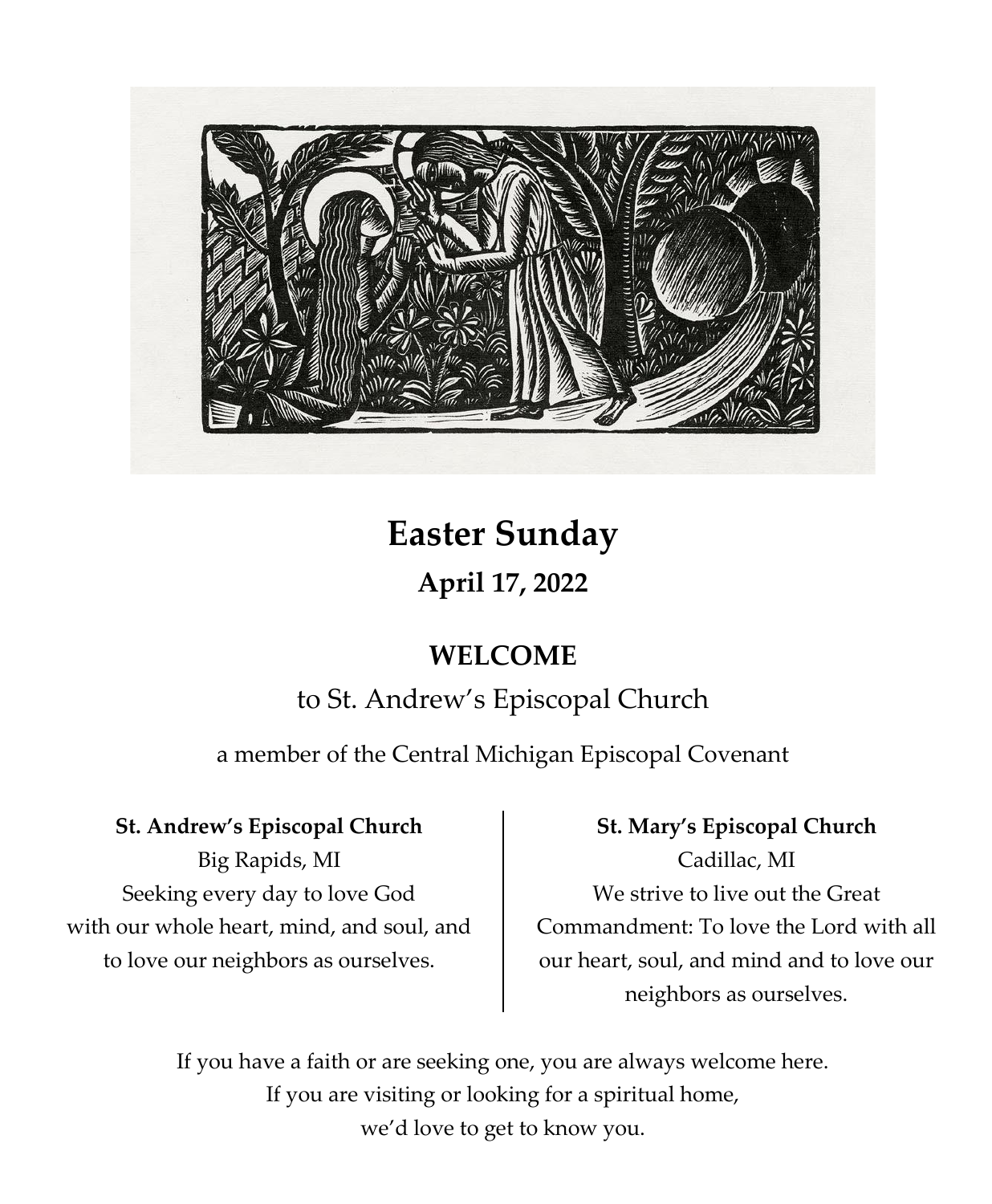# **THE HOLY EUCHARIST: RITE II**

**THE WORD OF GOD** All stand as able. **BCP 355** 

### Processional Hymn **Hymnal 1982, 207**

- Celebrant Alleluia. Christ is risen. **People The Lord is risen indeed. Alleluia.**
- Celebrant Almighty God, to you all hearts are open, all desires known, and from you no secrets are hid: Cleanse the thoughts of our hearts by the inspiration of your Holy Spirit, that we may perfectly love you, and worthily magnify your holy Name; through Christ our Lord. **Amen.**

**Song of Praise Hymnal 1982, 210** 

# **The Collect of the Day**

Celebrant The Lord be with you. **People And also with you** Celebrant Let us pray.

Almighty God, who through your only-begotten Son Jesus Christ overcame death and opened to us the gate of everlasting life: Grant that we, who celebrate with joy the day of the Lord's resurrection, may be raised from the death of sin by your lifegiving Spirit; through Jesus Christ our Lord, who lives and reigns with you and the Holy Spirit, one God, now and for ever. **Amen***.*

**The Lessons** *All sit as able.*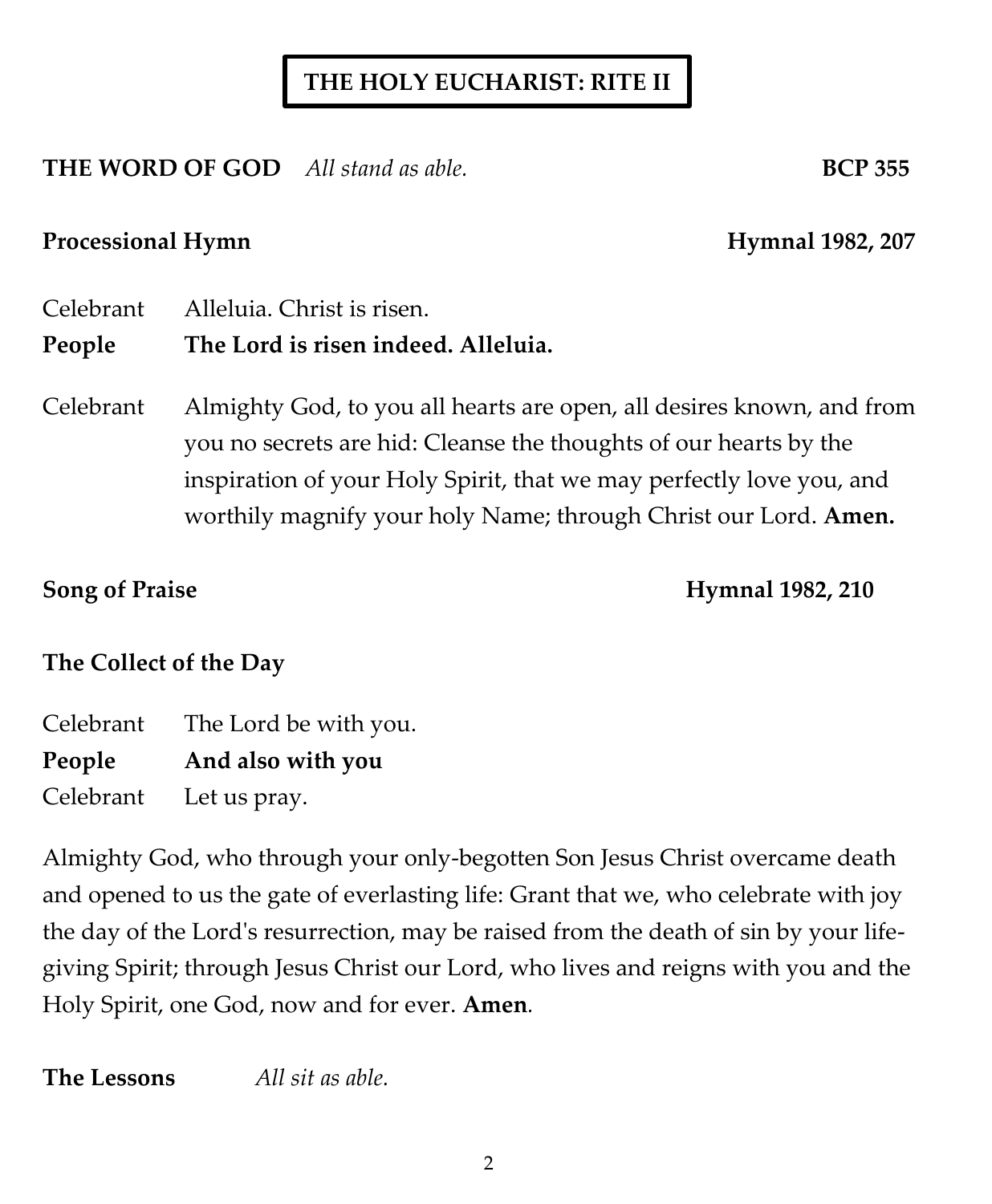Reader A reading from the book of Isaiah.

I am about to create new heavens and a new earth; the former things shall not be remembered or come to mind. But be glad and rejoice forever in what I am creating; for I am about to create Jerusalem as a joy, and its people as a delight. I will rejoice in Jerusalem, and delight in my people; no more shall the sound of weeping be heard in it, or the cry of distress. No more shall there be in it an infant that lives but a few days, or an old person who does not live out a lifetime; for one who dies at a hundred years will be considered a youth, and one who falls short of a hundred will be considered accursed. They shall build houses and inhabit them; they shall plant vineyards and eat their fruit. They shall not build and another inhabit; they shall not plant and another eat; for like the days of a tree shall the days of my people be, and my chosen shall long enjoy the work of their hands. They shall not labor in vain, or bear children for calamity; for they shall be offspring blessed by the Lord-- and their descendants as well. Before they call I will answer, while they are yet speaking I will hear. The wolf and the lamb shall feed together, the lion shall eat straw like the ox; but the serpent-- its food shall be dust! They shall not hurt or destroy on all my holy mountain, says the Lord.

Reader The Word of the Lord.

**People Thanks be to God.**

# **The Psalm Psalm 118:1-2,14-21, BCP 760**

- 1 Give thanks to the Lord, for he is good; \* his mercy endures for ever.
- 2 Let Israel now proclaim, \* "His mercy endures for ever."
- 14 The Lord is my strength and my song, \* and he has become my salvation.
- 15 There is a sound of exultation and victory \* in the tents of the righteous:
- 16 "The right hand of the Lord has triumphed! \* the right hand of the Lord is exalted! the right hand of the Lord has triumphed!"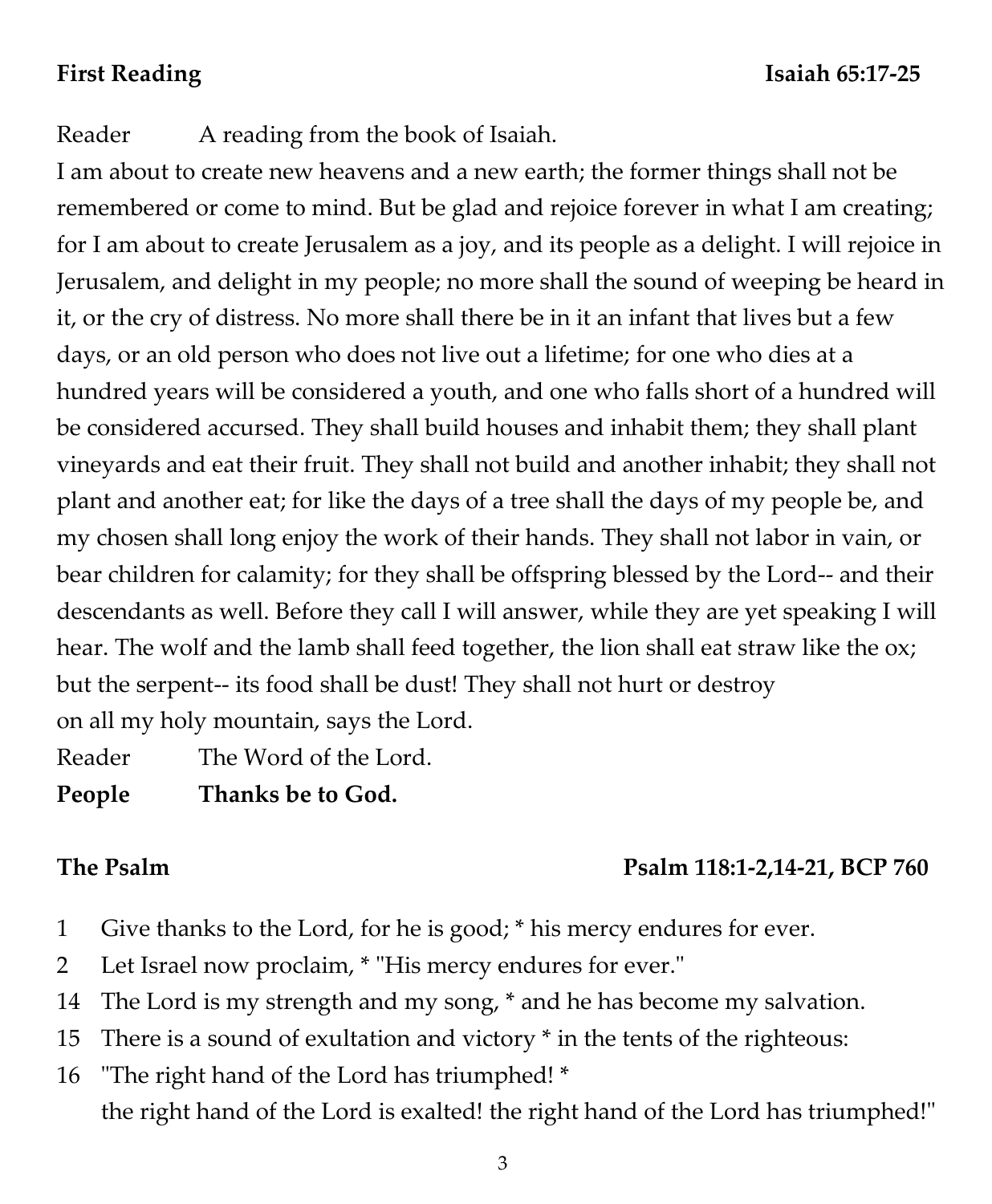- 17 I shall not die, but live, \* and declare the works of the Lord.
- 18 The Lord has punished me sorely, \* but he did not hand me over to death.
- 19 Open for me the gates of righteousness; \* I will enter them; I will offer thanks to the Lord.
- 20 "This is the gate of the Lord; \* he who is righteous may enter."
- 21 I will give thanks to you, for you answered me \* and have become my salvation.
- 22 The same stone which the builders rejected \* has become the chief cornerstone.
- 23 This is the Lord's doing, \* and it is marvelous in our eyes.
- 24 On this day the Lord has acted; \* we will rejoice and be glad in it.

# **Second Reading Acts 10:34-43**

Reader A reading from the book of the Acts of the Apostles.

Peter began to speak to Cornelius and the other Gentiles: "I truly understand that God shows no partiality, but in every nation anyone who fears him and does what is right is acceptable to him. You know the message he sent to the people of Israel, preaching peace by Jesus Christ--he is Lord of all. That message spread throughout Judea, beginning in Galilee after the baptism that John announced: how God anointed Jesus of Nazareth with the Holy Spirit and with power; how he went about doing good and healing all who were oppressed by the devil, for God was with him. We are witnesses to all that he did both in Judea and in Jerusalem. They put him to death by hanging him on a tree; but God raised him on the third day and allowed him to appear, not to all the people but to us who were chosen by God as witnesses, and who ate and drank with him after he rose from the dead. He commanded us to preach to the people and to testify that he is the one ordained by God as judge of the living and the dead. All the prophets testify about him that everyone who believes in him receives forgiveness of sins through his name."

Reader The Word of the Lord.

**People Thanks be to God.**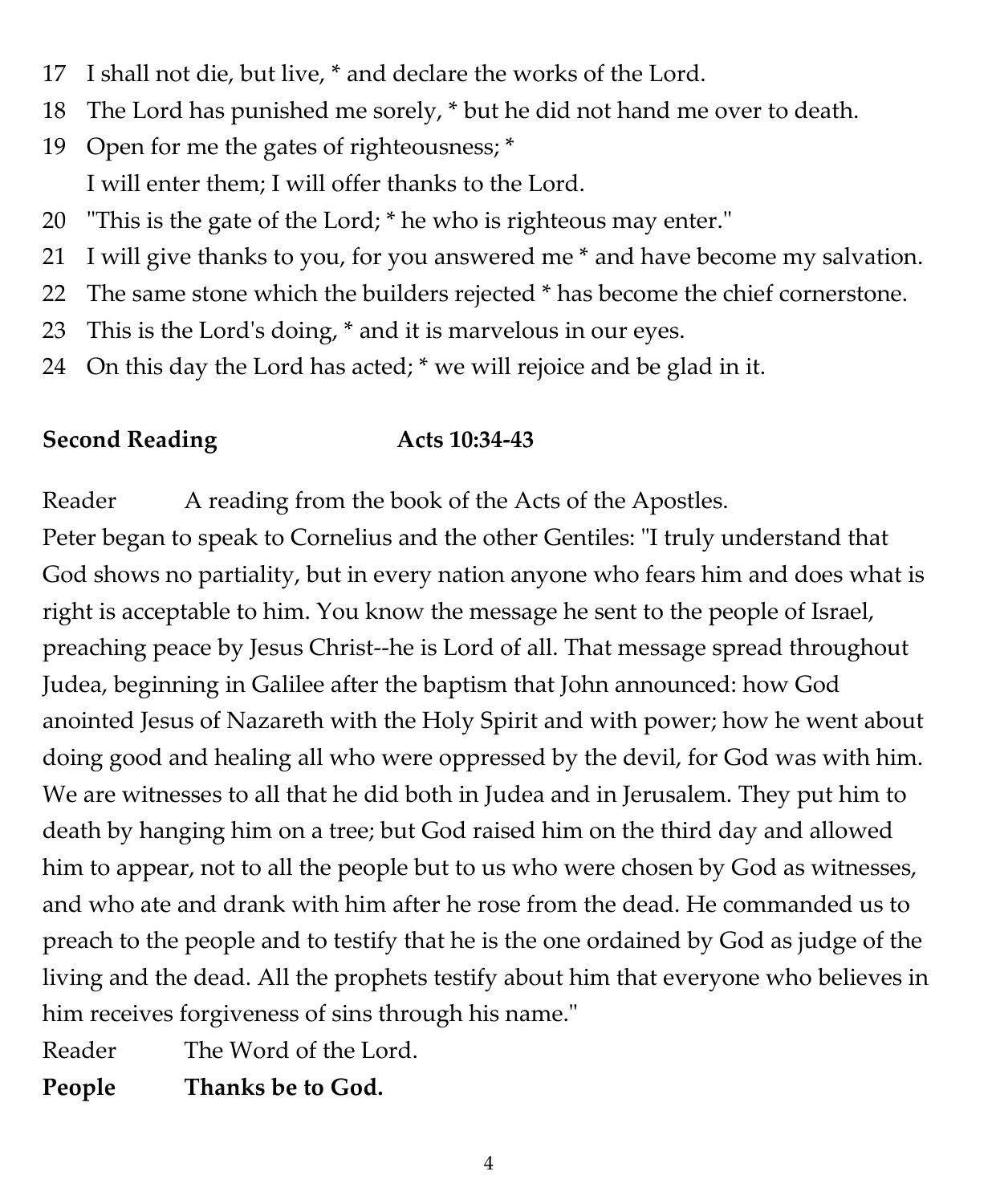**Gospel Hymn** *All stand as able.* **Hymnal 1982, 213**

## **The Holy Gospel Luke 24:1-12**

Celebrant The Holy Gospel of Our Lord Jesus Christ according to Luke. **People Glory to you, Lord Christ.**

On the first day of the week, at early dawn, the women who had come with Jesus from Galilee came to the tomb, taking the spices that they had prepared. They found the stone rolled away from the tomb, but when they went in, they did not find the body. While they were perplexed about this, suddenly two men in dazzling clothes stood beside them. The women were terrified and bowed their faces to the ground, but the men said to them, "Why do you look for the living among the dead? He is not here, but has risen. Remember how he told you, while he was still in Galilee, that the Son of Man must be handed over to sinners, and be crucified, and on the third day rise again." Then they remembered his words, and returning from the tomb, they told all this to the eleven and to all the rest. Now it was Mary Magdalene, Joanna, Mary the mother of James, and the other women with them who told this to the apostles. But these words seemed to them an idle tale, and they did not believe them. But Peter got up and ran to the tomb; stooping and looking in, he saw the linen cloths by themselves; then he went home, amazed at what had happened.

# Celebrant The Gospel of the Lord **People Praise to you, Lord Christ.**

**Homily The Rev. Radha Kaminski**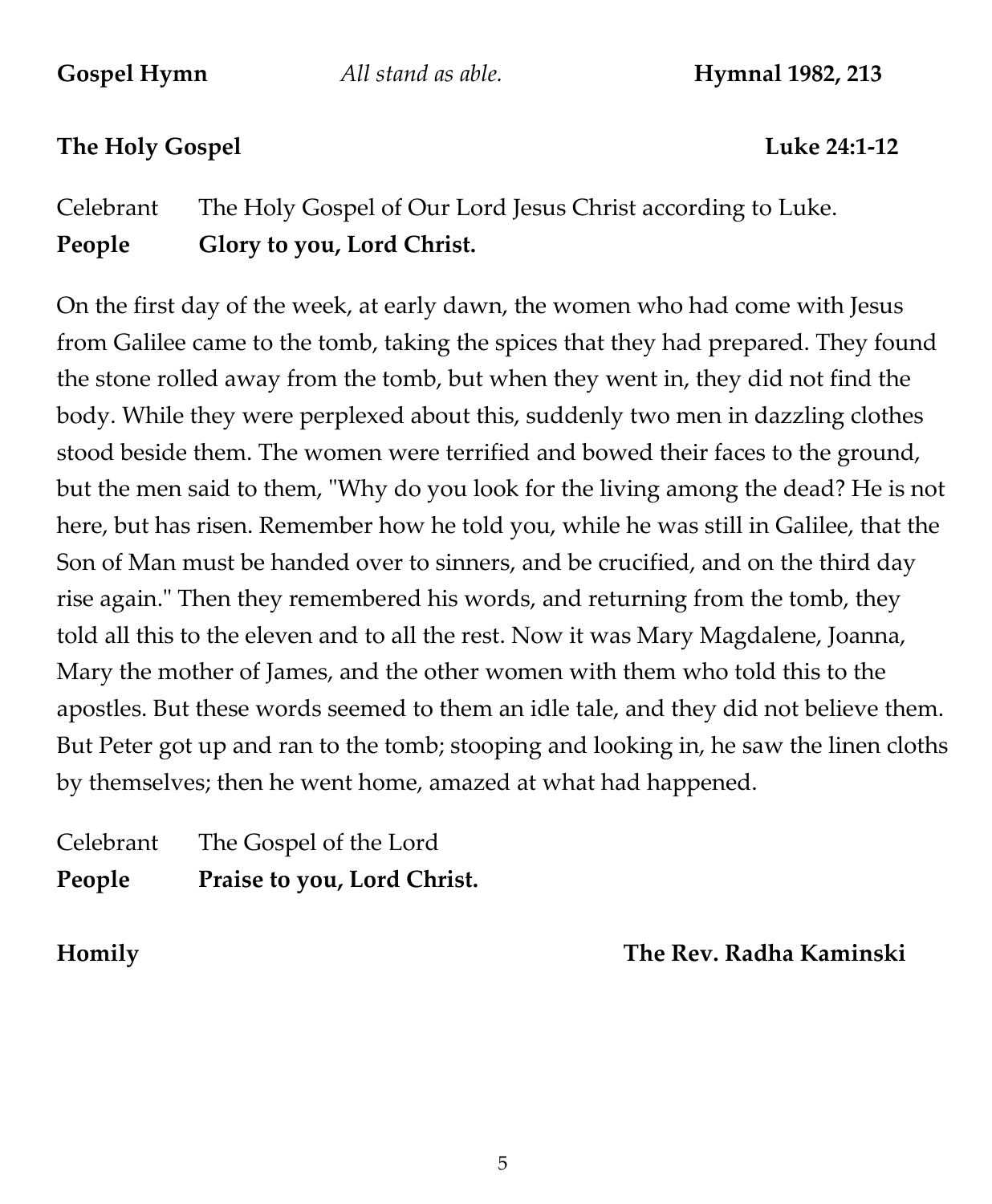# **Invitation to the Renewal of Baptismal Vows**

Celebrant Through the Paschal mystery, dear friends, we are buried with Christ by Baptism into his death, and raised with him to newness of life. I call upon you, therefore, now that our Lenten observance is ended, to renew the solemn promises and vows of Holy Baptism, by which we once renounced Satan and all his works, and promised to serve God faithfully in his holy Catholic Church.

## **Thanksgiving over the Water**

| People    | It is right to give him thanks and praise. |
|-----------|--------------------------------------------|
| Celebrant | Let us give thanks to the Lord our God.    |
| People    | And also with you.                         |
|           | Celebrant The Lord be with you.            |

Celebrant We thank you, Almighty God, for the gift of water. Over it the Holy Spirit moved in the beginning of creation. Through it you led the children of Israel out of their bondage in Egypt into the land of promise. In it your Son Jesus received the baptism of John and was anointed by the Holy Spirit as the Messiah, the Christ, to lead us, through his death and resurrection, from the bondage of sin into everlasting life. We thank you, Father, for the water of Baptism. In it we are buried with Christ in his death. By it we share in his resurrection. Through it we are reborn by the Holy Spirit.

Now sanctify this water, we pray you, by the power of your Holy Spirit, that those who here are cleansed from sin and born again may continue for ever in the risen life of Jesus Christ our Savior. To him, to you, and to the Holy Spirit, be all honor and glory, now and for ever. **Amen.**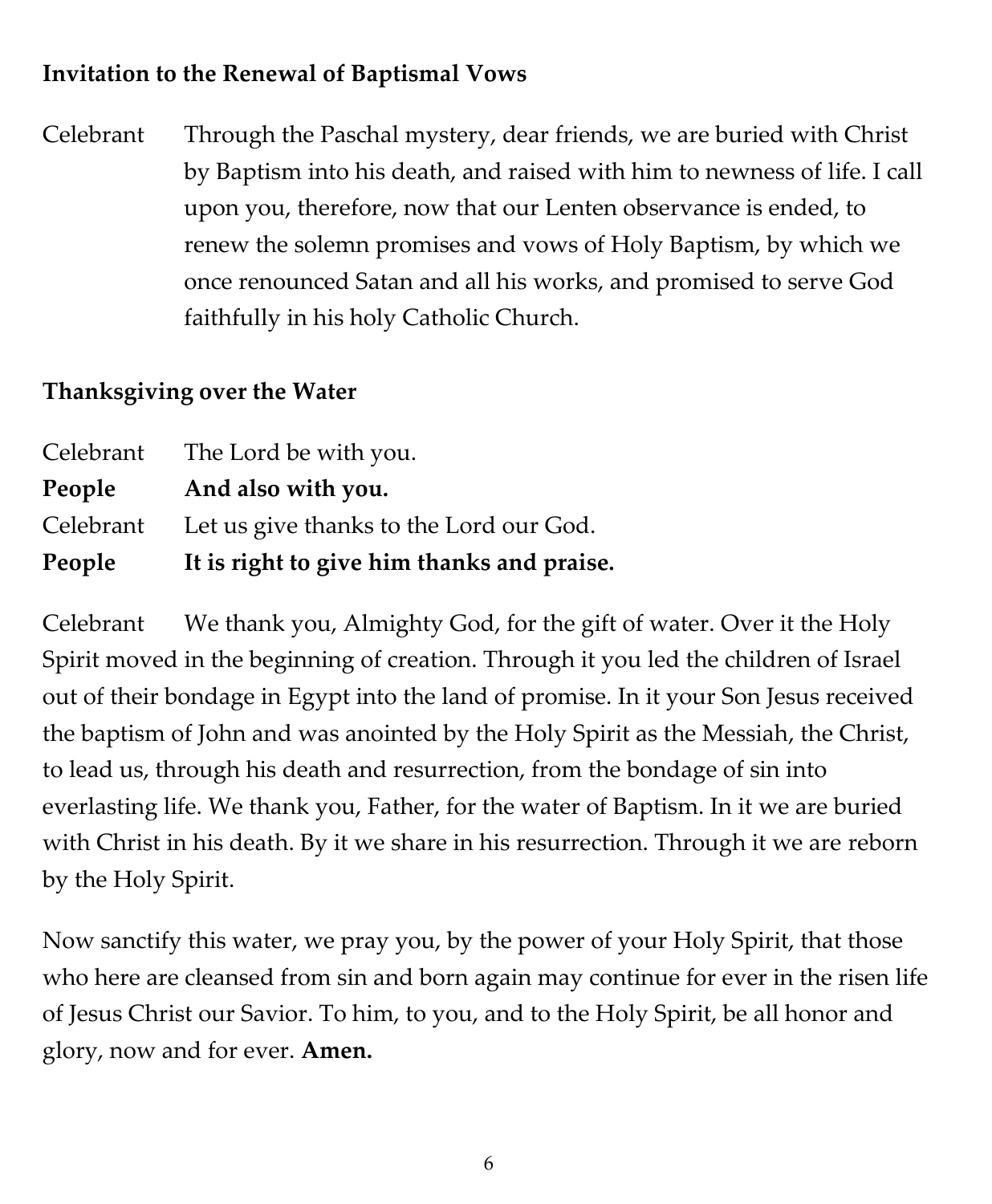# **The Renewal of Baptismal Vows**

| Celebrant | Do you reaffirm your renunciation of evil and renew your<br>commitment to Jesus Christ? |  |  |
|-----------|-----------------------------------------------------------------------------------------|--|--|
| People    | I do.                                                                                   |  |  |
| Celebrant | Do you believe in God the Father?                                                       |  |  |
| People    | I believe in God, the Father almighty, creator of                                       |  |  |
|           | heaven and earth.                                                                       |  |  |
| Celebrant | Do you believe in Jesus Christ, the Son of God?                                         |  |  |
| People    | I believe in Jesus Christ, his only Son, our Lord. He was conceived                     |  |  |
|           | by the power of the Holy Spirit and born of the Virgin Mary. He                         |  |  |
|           | suffered under Pontius Pilate, was crucified, died, and was buried.                     |  |  |
|           | He descended to the dead. On the third day he rose again. He                            |  |  |
|           | ascended into heaven, and is seated at the right hand of the Father.                    |  |  |
|           | He will come again to judge the living and the dead.                                    |  |  |
| Celebrant | Do you believe in God the Holy Spirit?                                                  |  |  |
| People    | I believe in the Holy Spirit, the holy catholic Church, the                             |  |  |
|           | communion of saints, the forgiveness of sins, the resurrection of the                   |  |  |
|           | body, and the life everlasting.                                                         |  |  |
| Celebrant | Will you continue in the apostles' teaching and fellowship, in the                      |  |  |
|           | breaking of bread, and in the prayers?                                                  |  |  |
| People    | I will, with God's help.                                                                |  |  |
| Celebrant | Will you persevere in resisting evil, and, whenever you fall into sin,                  |  |  |
|           | repent and return to the Lord?                                                          |  |  |
| People    | I will, with God's help.                                                                |  |  |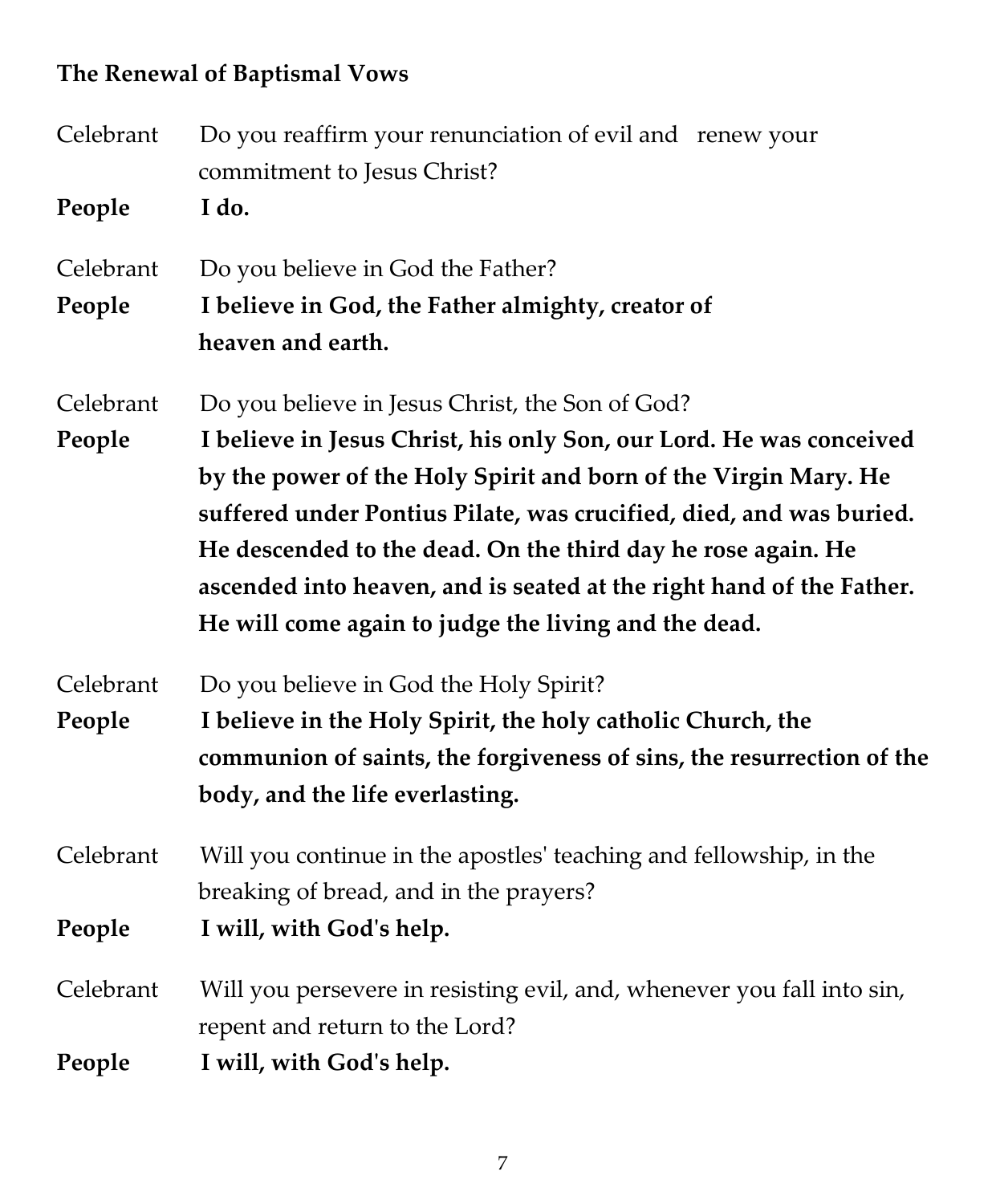Celebrant Will you proclaim by word and example the Good News of God in Christ?

**People I will, with God's help.**

Celebrant Will you seek and serve Christ in all persons, loving your neighbor as yourself?

**People I will, with God's help.**

Celebrant Will you strive for justice and peace among all people, and respect the dignity of every human being?

**People I will, with God's help.**

Celebrant May Almighty God, the Father of our Lord Jesus Christ, who has given us a new birth by water and the Holy Spirit, and bestowed upon us the forgiveness of sins, keep us in eternal life by his grace, in Christ Jesus our Lord. **Amen.**

**The Prayers of the People** *The people kneel or stand as able.*

### **Intercessions for the Christian People**

Intercessor In the power of the resurrection, let us pray to the Lord, saying: Lord, have mercy. *Silence* For the whole bright earth, so lovingly created yet so compassionately redeemed, that it may speak again of the glory and majesty of God, let us pray to the Lord.

- **People Lord, have mercy.**
- Intercessor For all nations and peoples of the earth, to whom God shows no partiality, that all may be transformed by mercy to live together in hope, let us pray to the Lord.
- **People Lord, have mercy.**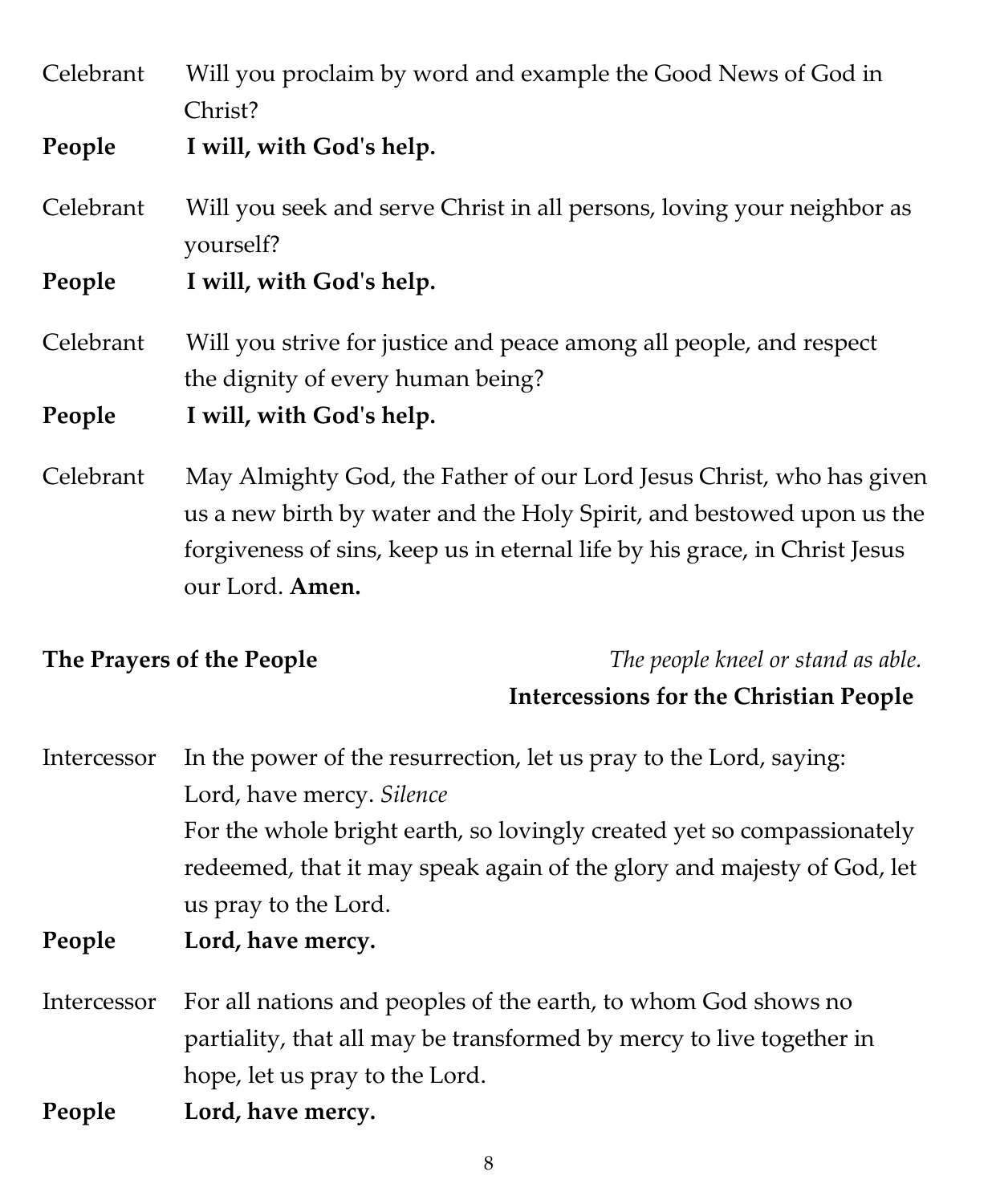Intercessor For the holy church, whose life is hid with Christ in God, that in all its diversity witness may be made to one Lord, one faith, one baptism, let us pray to the Lord.

### **People Lord, have mercy.**

Intercessor For all in high places of authority, for whom Christ was put to death and was raised, especially Joe, our president, Gretchen, our govenor, and Fred, our mayor, that they may be led to govern with equity and justice, bringing life to those in the shadow of death, let us pray to the Lord.

**People Lord, have mercy.**

- Intercessor For all who have been baptized and given the garments of light, that they, with the whole church, may be witnesses to the gospel in daily life, let us pray to the Lord.
- **People Lord, have mercy.**
- Intercessor For Michael, our Presiding Bishop; Prince, our Bishop Provisional; Anne, our Canon Missioner; Radha, our Rector; our Central Michigan Episcopal Covenant; St. John's, Dryden – Tom, Priest, St. Mark's, Coldwater – Rick, Rector. We pray for all those in our diocese discerning calls to ministry, both lay and ordained. In particular, we pray for those in our dioceses preparing for the Sacred Order of Priests, including Alicia, Joe, Barrett, Alex, Derek, Matt, Dell, Joanna, Kurt, and Anne Marie. We pray also for those in our dioceses preparing for the Sacred Order of Deacons, including: Elizabeth, Joy, Trish, Mark, Jim, and Linda. We remember with gratitude the retired clergy of the diocese. For all clergy and people, let us pray to the Lord.

**People Lord, have mercy.**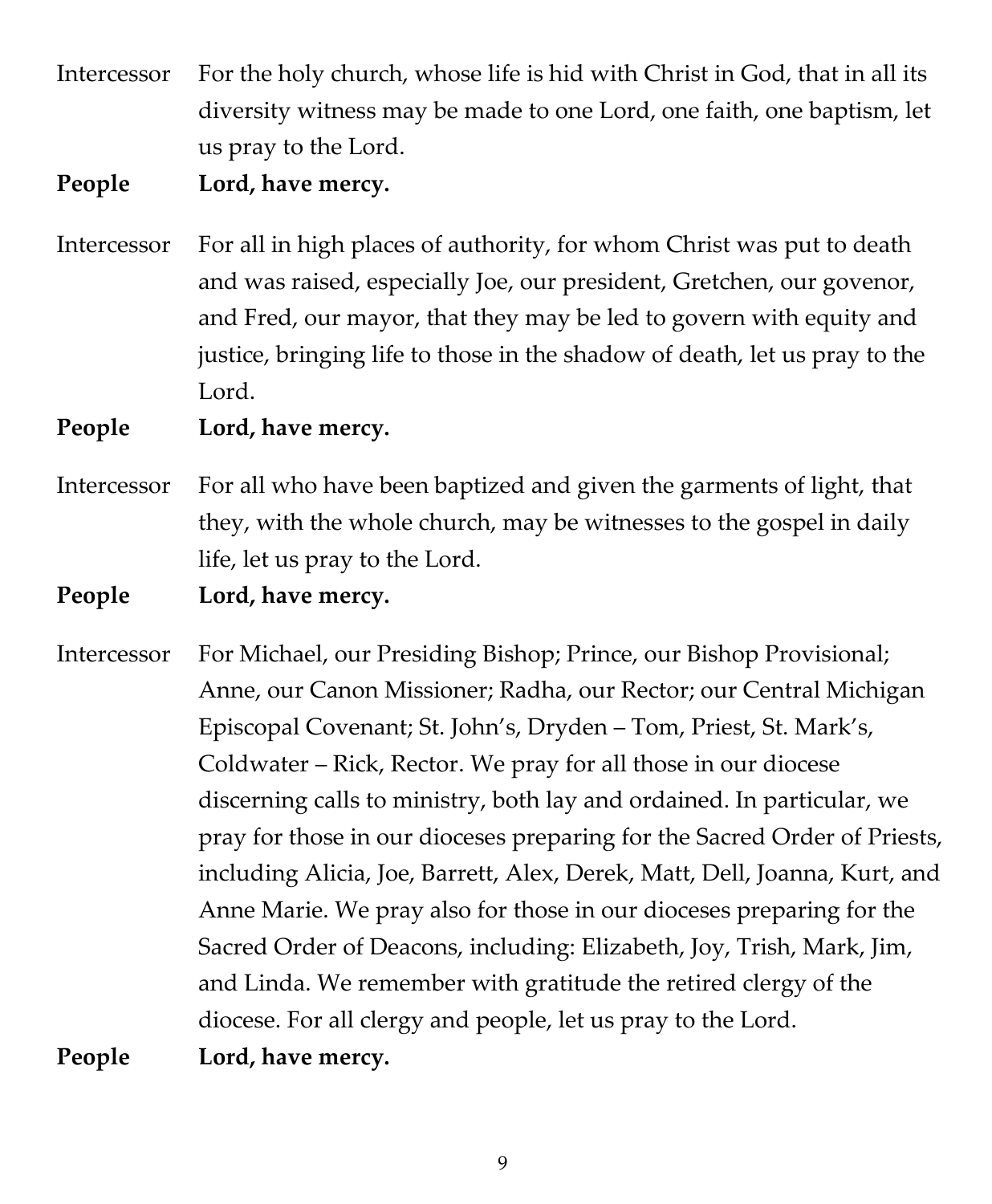Intercessor For all captives, prisoners, and those condemned to die, with whom the Holy One shares suffering and abandonment, that they may find strength, freedom, and forgiveness, let us pray to the Lord.

**People Lord, have mercy.**

- Intercessor For all who suffer in mind, body, or soul, for whom Christ is risen with healing in his glorious wings, that they may be comforted, let us pray to the Lord.
- **People Lord, have mercy.**

Intercessor For those in the St. Andrew's circle of prayer: Sharyn, Bob & Beth, Lori, Connie, the Sowerby Family, Sarah & Jane, Laura, Bill & family, Edna; For those in the St. Mary's circle of prayer: Mike, Ben and Shea, Heather & Lonnie & Family, Lorie, Deliah, Todd, Val, Renee, Glenna, Eli, Noreen; For our family and friends in the armed forces and who are first responders: Richard, Corey, Matt, Teylor, Tony, Kim, Drew, Jon, Sabastian, Eli; And for all those we name at this time. *Silence* Let us pray to the Lord.

- **People Lord, have mercy.**
- Intercessor For all who have died and for all who grieve, especially Mike and Jim, that in Christ who triumphs over death they may find light perpetual and blessed assurance, let us pray to the Lord.
- **People Lord, have mercy.**
- Intercessor For all gathered in this assembly, that we, like Mary Magdelene, Joanna, Mary, and Peter, may see the tomb empty, and joyfully believing, walk in newness of life, let us pray to the Lord.
- **People Lord, have mercy.**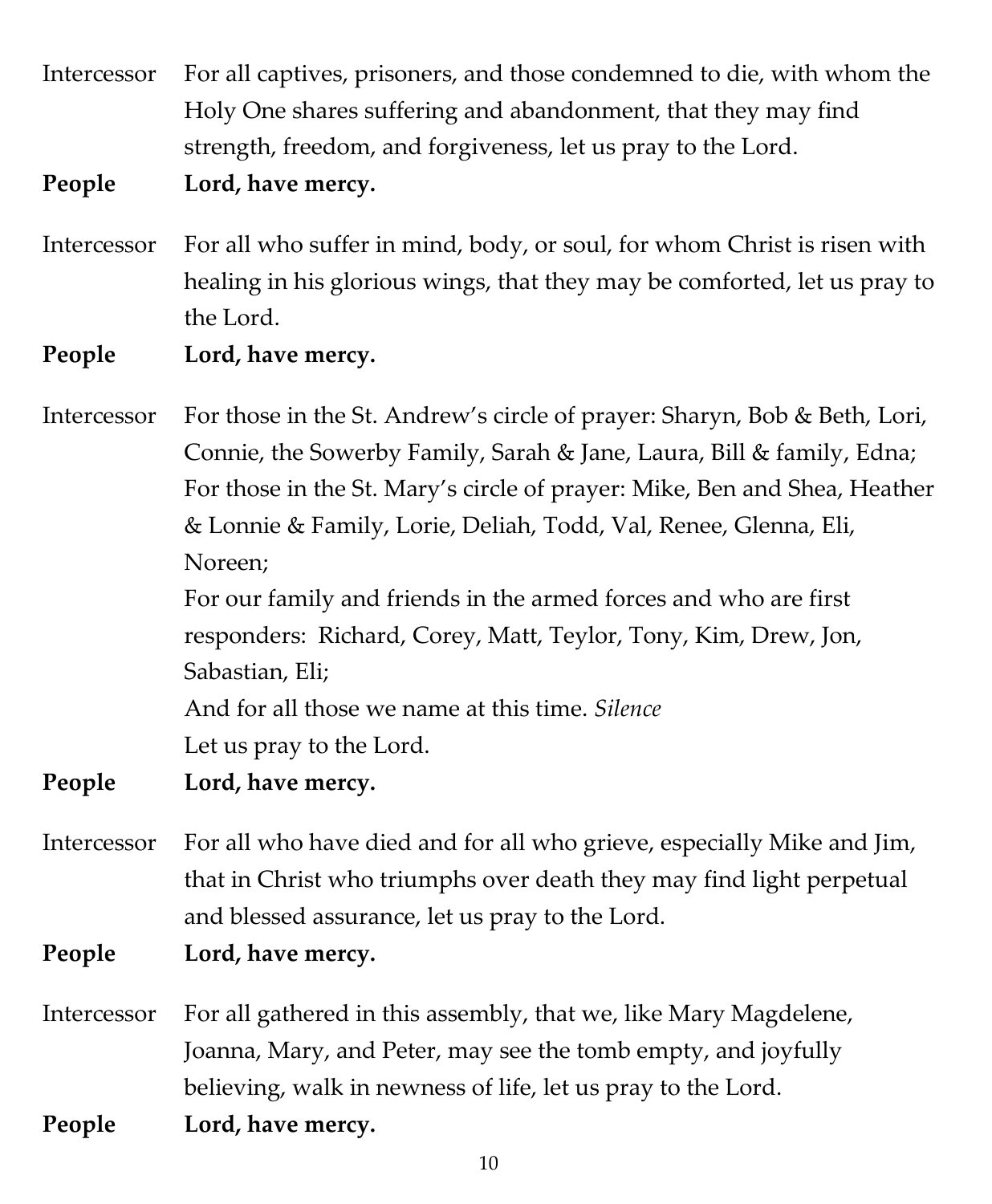Celebrant Rejoicing in the risen presence of our Lord, we commend all for whom we pray and ourselves in Christ, to whom we give laud and praise now and forever. **Amen.**

|           | <b>The Peace</b> All stand as able.       | <b>BCP 360</b>                                        |  |
|-----------|-------------------------------------------|-------------------------------------------------------|--|
| Celebrant | The peace of the Lord be always with you. |                                                       |  |
| People    | And also with you.                        | The People greet one another in the name of the Lord. |  |

**The Celebration of Special Days and Announcements**

## **THE HOLY COMMUNION**

**The Offertory** *The celebrant says the offertory sentence.*

**The Great Thanksgiving Eucharistic Prayer A, BCP 361**

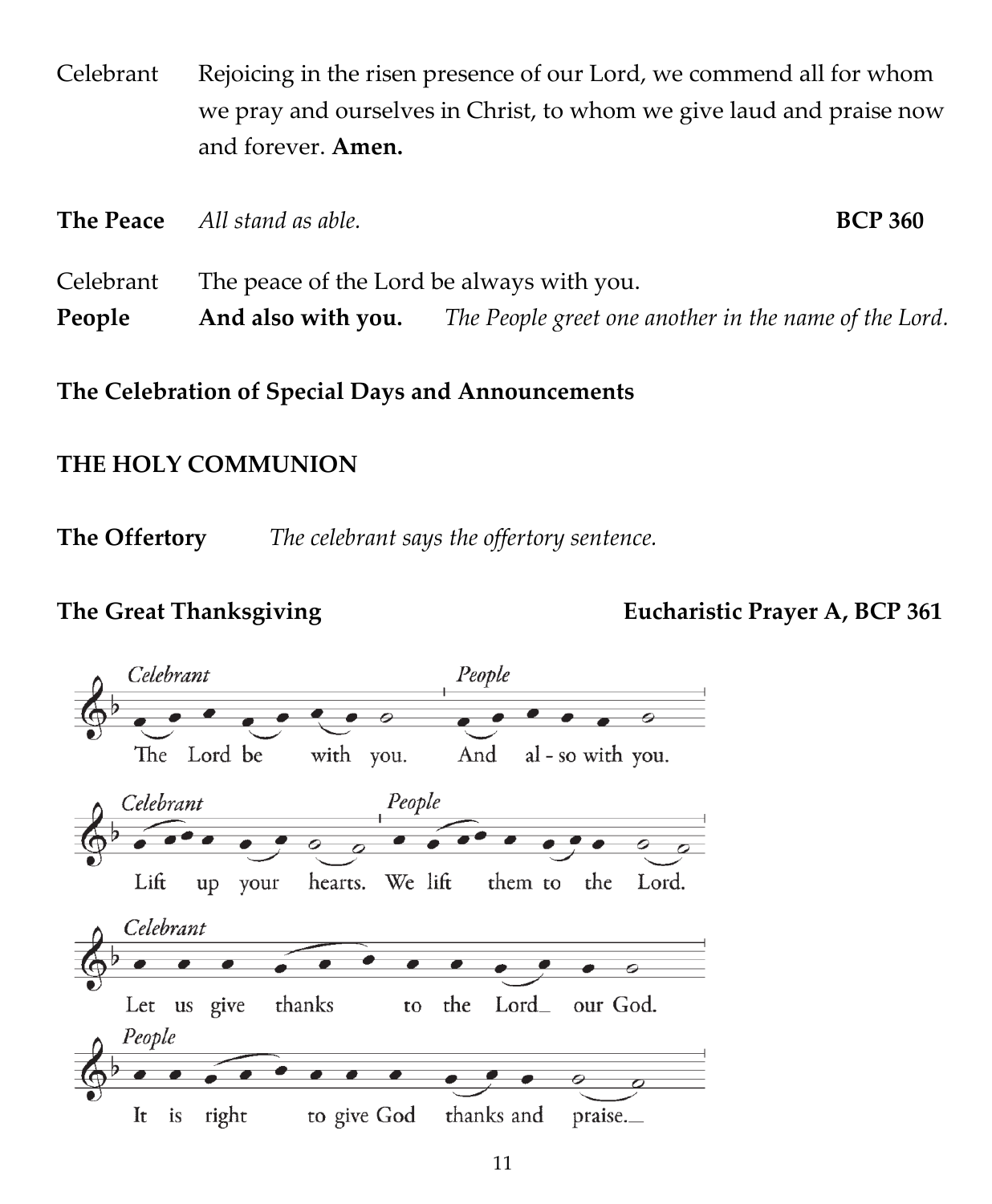*The celebrant offers our thanks to God for the grace and mercy made available to us in Christ, and in response all sing:*

# **Sanctus (Holy, Holy, Holy) Hymnal, S-128**

*The people stand or kneel as able while the celebrant gives thanks to God for the reconciling work of Christ's passion and resurrection and prays over the bread and wine. Then says:*

Celebrant Therefore we proclaim the mystery of faith: **All Christ has died. Christ is risen. Christ will come again.**

*The celebrant concludes with a prayer for the coming of God's reign. The people respond* **AMEN.**

Celebrant And now, as our Savior Christ has taught us, we are bold to say, **All Our Father, who art in heaven, hallowed be thy Name, thy kingdom come, thy will be done, on earth as it is in heaven. Give us this day our daily bread. And forgive us our trespasses, as we forgive those who trespass against us. And lead us not into temptation, but deliver us from evil. For thine is the kingdom, and the power, and the glory, for ever and ever. Amen.**

# **The Breaking of the Bread**

*The Celebrant breaks the consecrated Bread. A period of silence is kept. Then all sing:*

# **Fraction Anthem Hymnal, S-154**

**The Invitation** *The celebrant says the invitation.*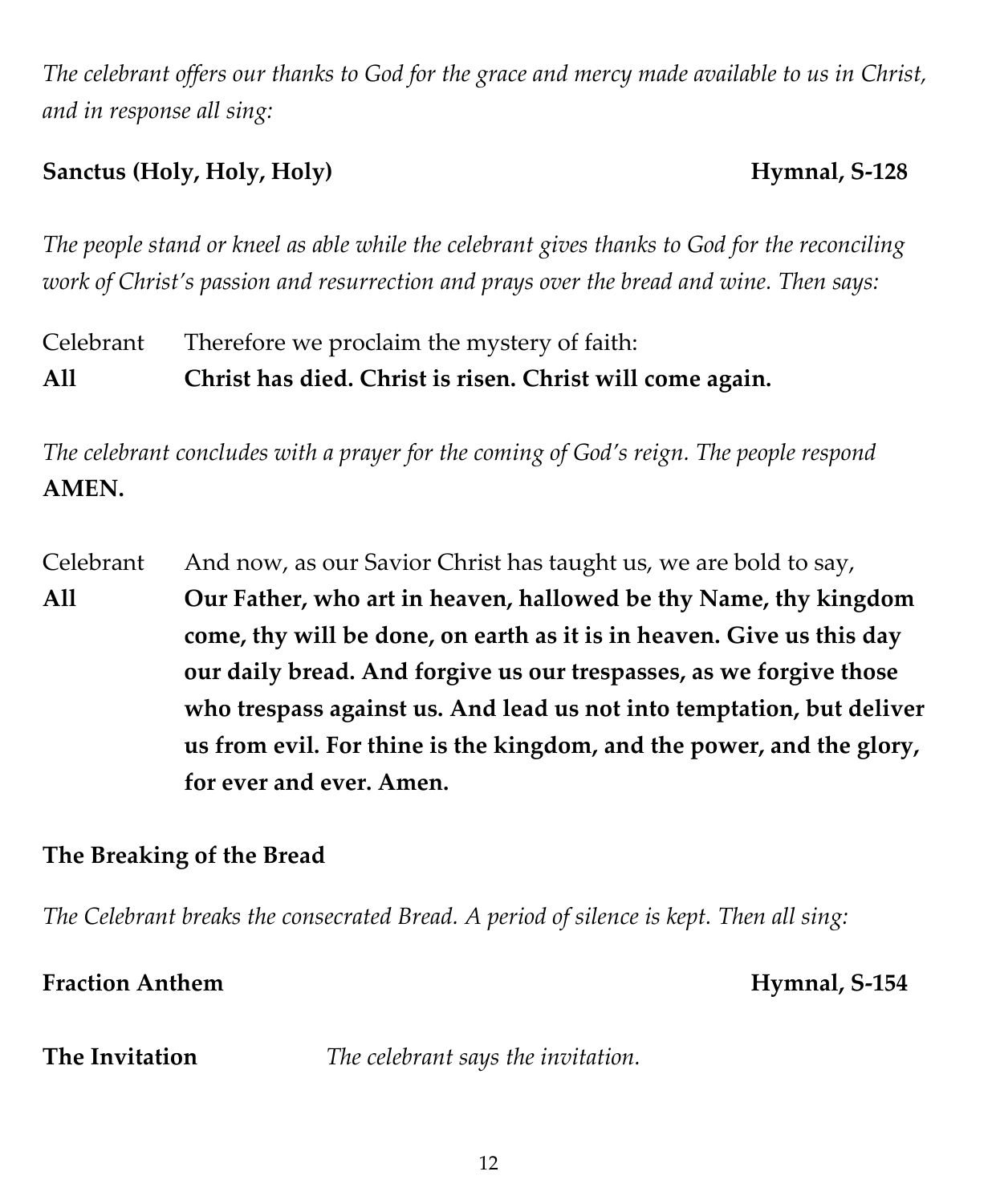*All are welcome at God's table.*

*Please come forward to bottom of the steps to receive communion. Return to your pew by the side aisle. We ask that you sanitize your hands at the table in front of the first pew.*

*The wine is available from the common cup. Those who prefer intinction will hand the eucharistic minister their wafer. The eucharistic minister will intinct the wafer for you and hand it back to you. If you do not wish to receive the wine for any reason, the sacrament may be fully received in one kind. Gluten-free wafers are available; let the priest know you need one when you come forward.*

*If you do not wish to receive communion, but would like a blessing, please come forward and cross your arms over your chest. If you need communion brought to you, let an usher know.*

### **Communion Hymn Hymnal 1982, 204**

**Prayer after Communion** *All stand or kneel as able.*

Celebrant Let us pray.

**All Eternal God, heavenly Father, you have graciously accepted us as living members of your Son our Savior Jesus Christ, and you have fed us with spiritual food in the Sacrament of his Body and Blood. Send us now into the world in peace, and grant us strength and courage to love and serve you with gladness and singleness of heart; through Christ our Lord. Amen.**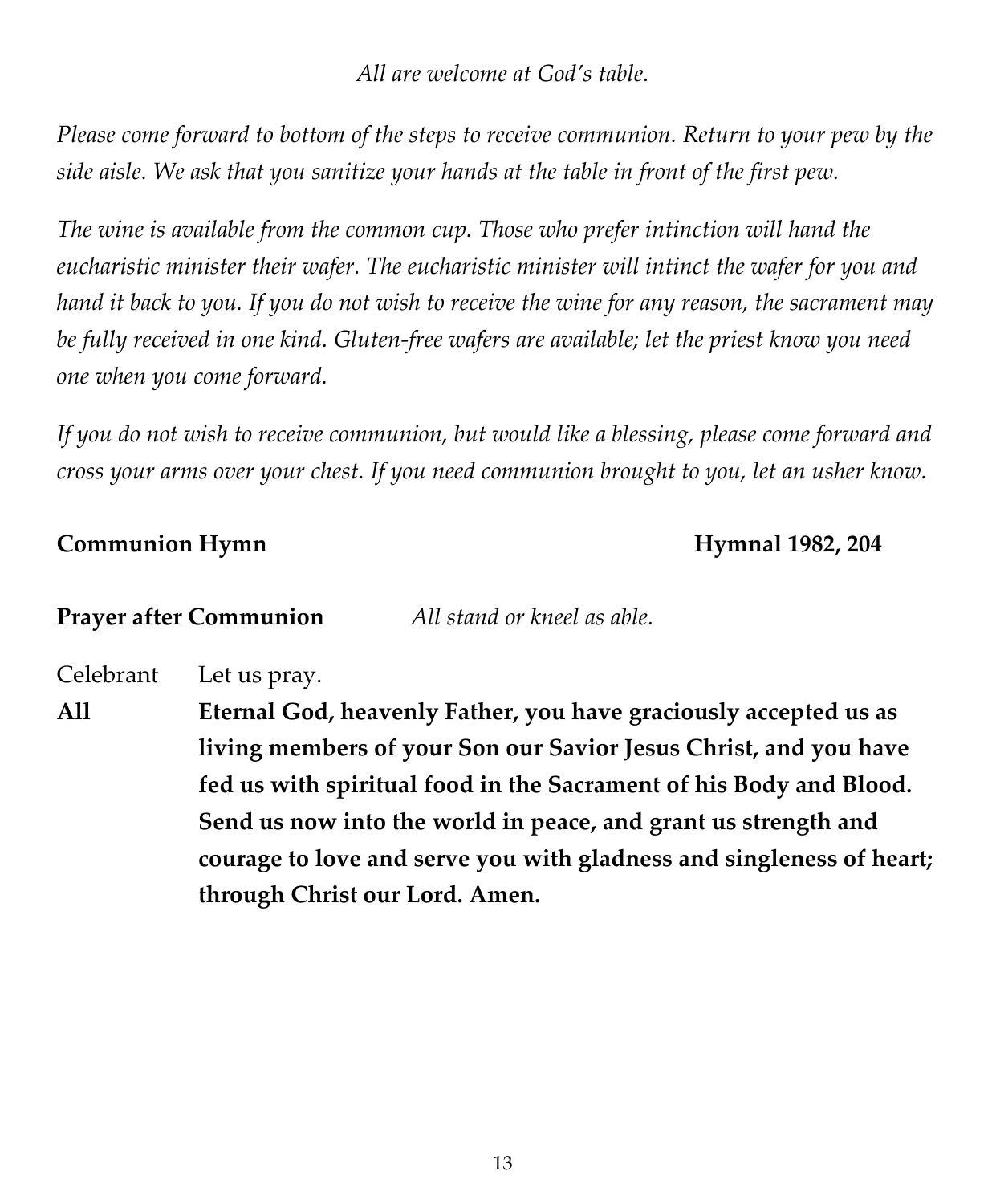May Almighty God, who has redeemed us and made us his children through the resurrection of his Son our Lord, bestow upon you the riches of his blessing. **Amen.**

May God, who through the water of baptism has raised us from sin into newness of life, make you holy and worthy to be united with Christ for ever. **Amen.** 

May God, who has brought us out of bondage to sin into true and lasting freedom in the Redeemer, bring you to your eternal inheritance. **Amen.**

And the blessing of God Almighty, the Father, the Son, and the Holy Spirit, be upon you and remain with you for ever. **Amen.** 

## Recessional Hymn<br>
Hymnal 1982, 208

# **The Dismissal**

Celebrant Let us go forth in the name of Christ, alleluia, alleluia! **People Thanks be to God, alleluia, alleluia!**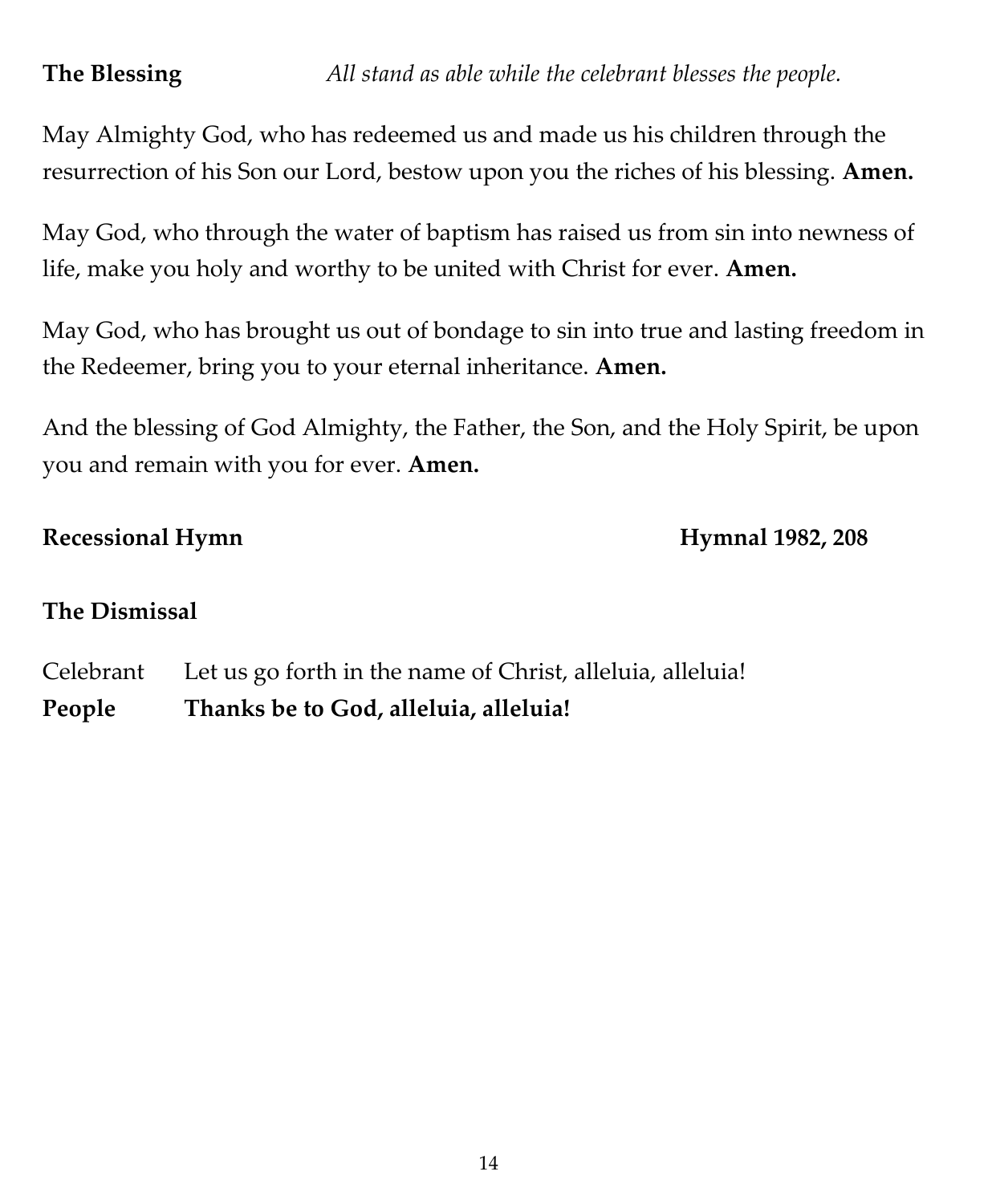

*The altar flowers are given to the glory of God and*

*In memory of Jack & Helen Eckhout- Bob & Diane WespIn memory of our parents: Anne & Thomas Borton, Janeth & John Stanton – Anne & Bob Stanton*

*In memory of Robert Thomas – Eileen Patterson*

*In memory of loved ones – Arnold & Isabel Kempton*

*In memory of William Deitenbeck, Jr., Juanita Berry, and William and Bobbie Deitenbeck – Radha Kaminski*

*In Thanksgiving for my family and friends and in loving memory of Dan – Coleen Dice*

*In memory of Ivan & Doreen Estes & Edward & Marjorie Gabert – Doug & Jodi Gabert*